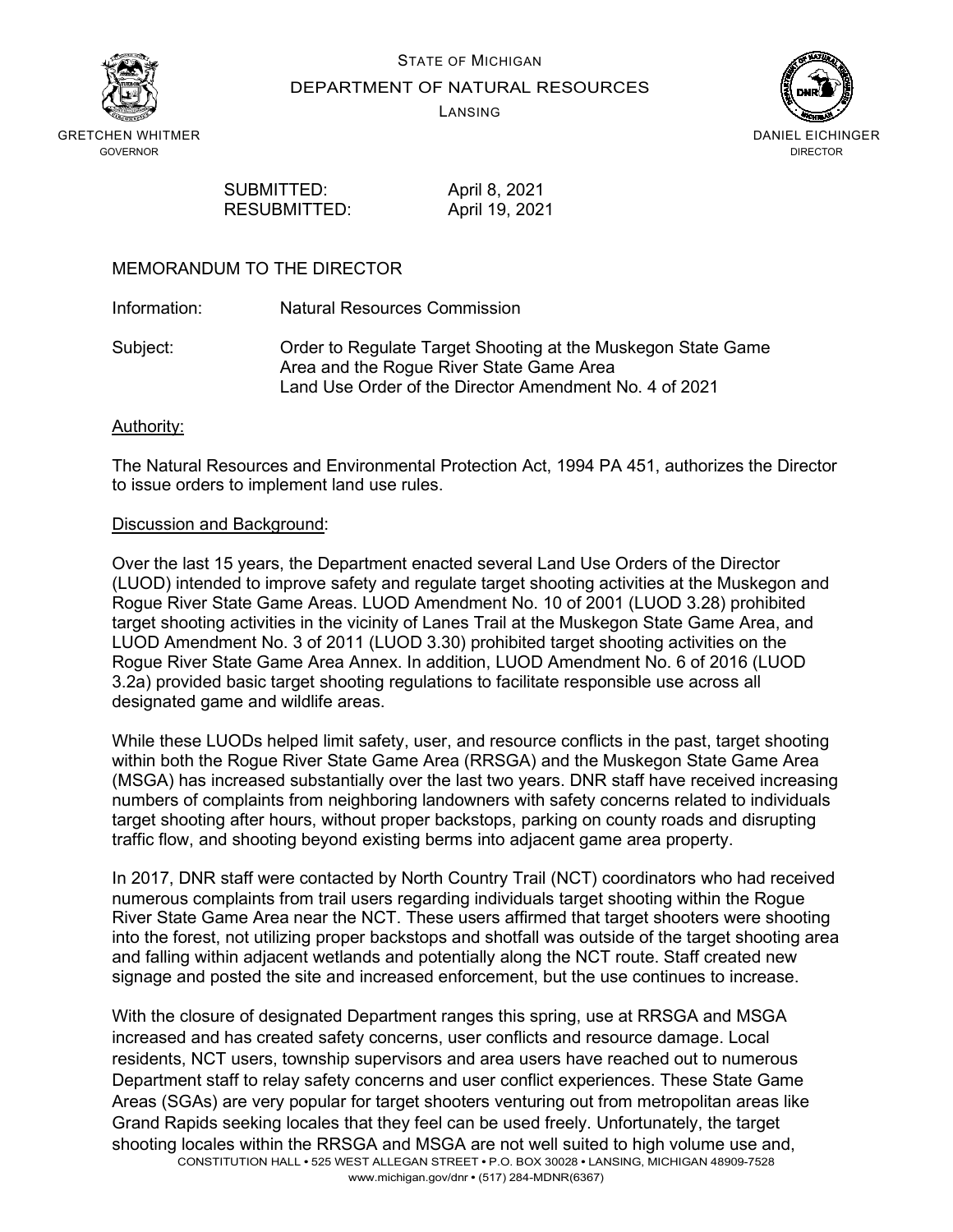Order to Regulate Target Shooting at the Muskegon State Game Area and the Rogue River State Game Area Land Use Order of the Director Amendment No. 4 of 2021 Page 2 April 19, 2021

consequently, individuals have begun shooting in other, less desirable, portions of the SGAs resulting in a variety of safety, nuisance, user conflict, and habitat destruction issues. Given the increased safety concerns and conflicts, the Department recommends that the RRSGA, in its entirety, be closed to recreational target shooting. The Department further recommends that the west unit of the MSGA be closed to target shooting. This proposed order does not prohibit archery activities, or organized target shooting events authorized by the Department.

Department staff engaged in numerous conversations with neighboring landowners, township supervisors, target shooters, and trail users over the years in hopes of ensuring compliance and allowing recreational target shooting to continue. Law Enforcement Division and Wildlife Division staff spent countless hours in contact with target shooters, cleaning the varied target shooting sites and attempting to direct and control target shooting activities while maintaining safe hunting and recreation activities at the SGAs. Despite these efforts, the number and type of target shooters within these SGAs has increased to such a degree that not only are the "formal" target shooting areas being over-used and damaged, target shooting has expanded into unsafe locations without proper backstops creating safety concerns and causing damage to forested wetlands. The increased use has created unsafe conditions at the target shooting locale and in adjacent areas of the SGAs. The unsafe practices, parking along the county roads, trash, and after-hours shooting have created conflict with neighboring landowners and businesses, users of the North Country Trail and other individuals using the SGAs.

At this time, the level and type of use has exceeded the capacity of these SGAs. There are over 20 partner ranges within 30 miles of each of these SGAs that afford suitable options for the target shooting community.

This order will protect the RRSGA and the MSGA from safety issues, expanded trash, noise complaints, conflicts with trail users and hunters, and ensure continued protection of the RRSGA and the MSGA.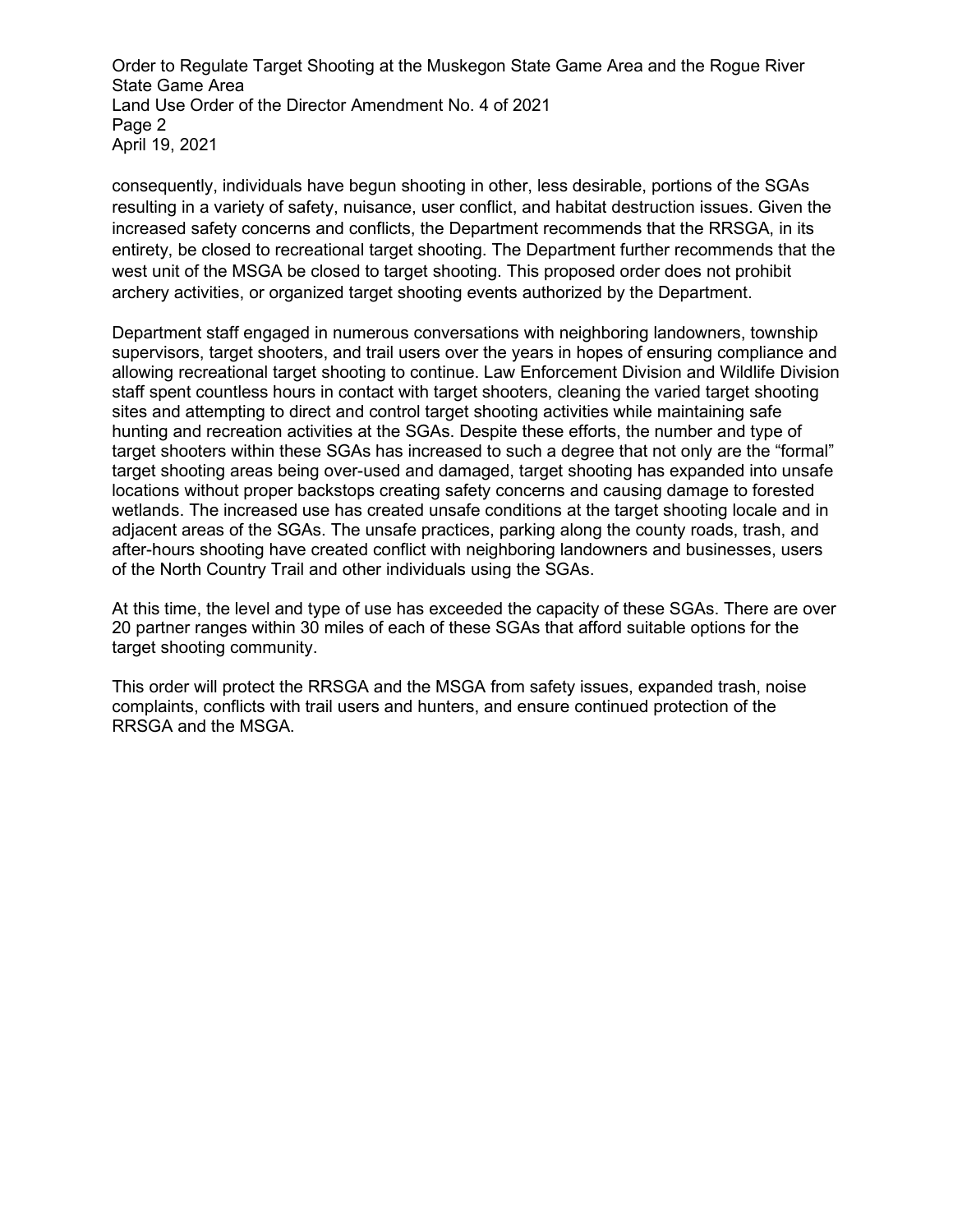Order to Regulate Target Shooting at the Muskegon State Game Area and the Rogue River State Game Area Land Use Order of the Director Amendment No. 4 of 2021 Page 3 April 19, 2021

Relevant Divisions have contributed to the preparation of this order. This order was submitted for information on April 15, 2021, at the Natural Resources Commission meeting. This item appeared on the Department's April calendar and may be eligible for approval on May 13, 2021.

Josed Duquatt

Jared Duquette, Chief Gary Hagler, Chief

Gang Hagler

Jeff Stampfly, Chief **Ronald A. Olson, Chief** Ronald A. Olson, Chief

Sharon M. Schafer

Sharon Schafer, Chief Shannon Lott Finance and Operations Division **Natural Resources Deputy** 

Mark He

Mark Hoffman Chief Administrative Officer

I have analyzed and discussed these recommendations with staff and concur as to matters over which the Director has authority.

\_\_\_\_\_\_\_\_\_\_\_\_\_\_\_\_\_\_\_\_\_\_\_\_\_\_ \_\_\_\_\_\_\_\_\_\_\_\_\_\_\_\_\_\_\_\_\_\_

Wildlife Division Law Enforcement Division

Forest Resources Division **Parks** and Recreation Division

with

James Dexter, Chief **Kristin Phillips**, Chief Kristin Phillips, Chief Fisheries Division **Marketing and Outreach Division** Marketing and Outreach Division

Daniel Eichinger, Director **Date** Date